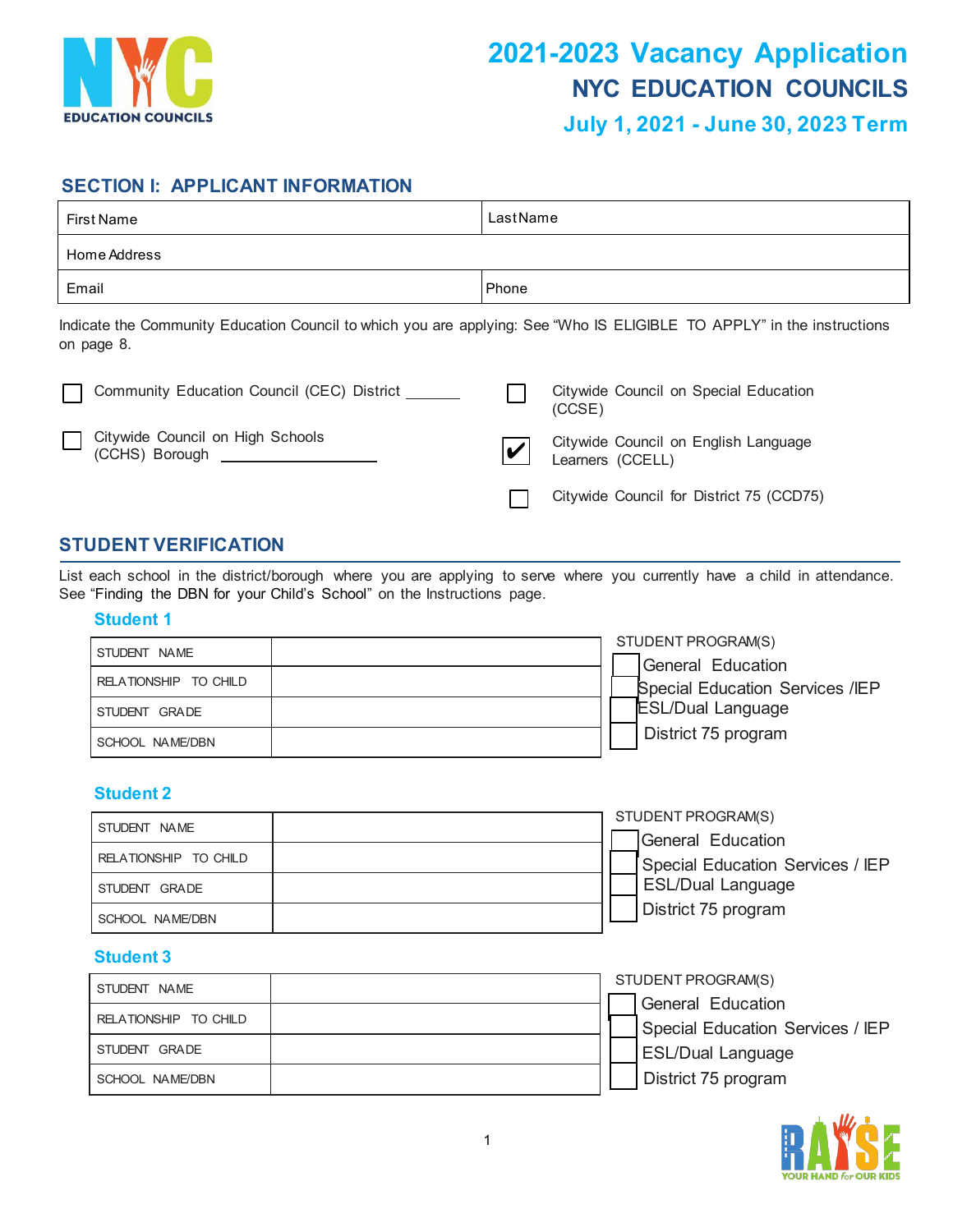

# **ELIGIBILITY VERIFICATION**

Answer the questions below. Additional questions may be asked to confirm your eligibility. Review the eligibility requirements provided in the application Instructions. **Do not leave any section blank.**

|                                                                                                                                  | YES |  |
|----------------------------------------------------------------------------------------------------------------------------------|-----|--|
| Are you currently employed by the Department of Education?<br>If yes, please indicate your title and location of your job below: |     |  |
|                                                                                                                                  |     |  |

|                                                                                                                                                                                                                                                                                             | YES |  |
|---------------------------------------------------------------------------------------------------------------------------------------------------------------------------------------------------------------------------------------------------------------------------------------------|-----|--|
| Do you hold any elective public office or any elective or appointed party position other than delegate or<br>alternate delegate to a national, state, judicial or other party convention, or member of a county<br>committee? If yes, please describe below. If yes, please describe below. |     |  |

|                                                                                                                                                                                                                                                                                                                                                                        | YES |  |
|------------------------------------------------------------------------------------------------------------------------------------------------------------------------------------------------------------------------------------------------------------------------------------------------------------------------------------------------------------------------|-----|--|
| Have you ever been convicted of, or pleaded guilty/no contest to, a misdemeanor or felony offense in<br>this state or elsewhere? Note: You are not required to disclose violations, infractions, or offenses that<br>were dismissed, expunged, or sealed; or youthful offender offenses or cases adjudicated as a youthful<br>offender. If yes, please describe below. |     |  |
|                                                                                                                                                                                                                                                                                                                                                                        |     |  |

|                                                                                                                                                                                                                                                                                                                                                                                                                                            | YES |  |
|--------------------------------------------------------------------------------------------------------------------------------------------------------------------------------------------------------------------------------------------------------------------------------------------------------------------------------------------------------------------------------------------------------------------------------------------|-----|--|
| Have you ever been removed from a PA/PTA, school leadership team, district Presidents' Council,<br>Borough High School Council, Title I Committee, a community school board, a Community District<br>Education Council, the Citywide Council on high Schools, the Citywide Council on English language<br>learners, the Citywide Council for Special Education, or the Citywide Council for District 75? If yes,<br>please describe below. |     |  |
|                                                                                                                                                                                                                                                                                                                                                                                                                                            |     |  |

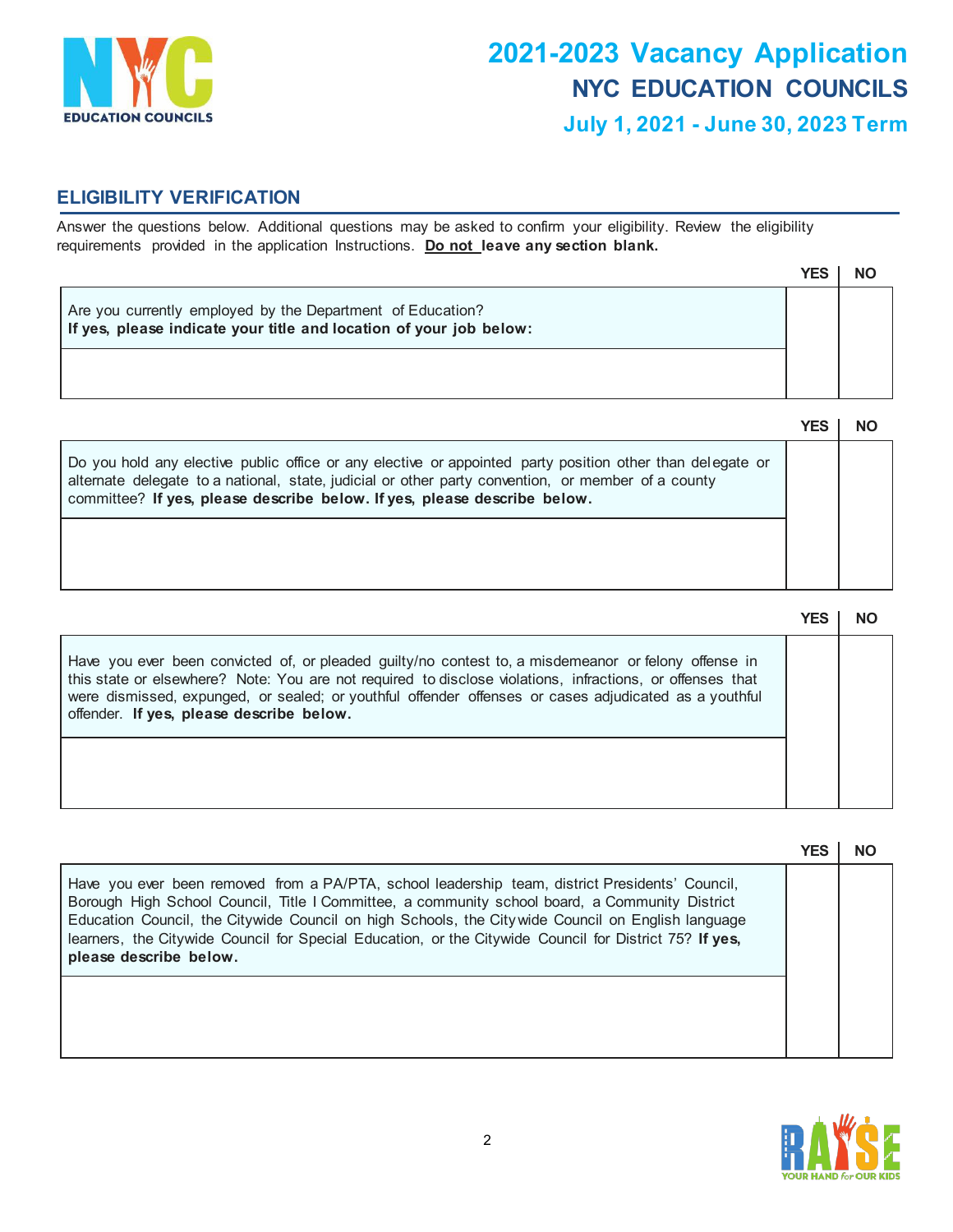

For FACE use only

# **SECTION II: APPLICANT PUBLIC PROFILE**

All the information in this section, separate from the rest of the application, will be made available to the Council.

#### **Applicant Name**

| First Name | Last Name           |
|------------|---------------------|
| Email      | <b>Phone Number</b> |

#### **Student 1 List only schools; do not list students' names**

| SCHOOL NAME      | STUDENT PROGRAM(S)               |
|------------------|----------------------------------|
|                  | General Education                |
| SCHOOL DBN       | Special Education Services / IEP |
|                  | ESL/Dual Language                |
|                  | District 75 program              |
| <b>Student 2</b> | STUDENT PROGRAM(S)               |
| SCHOOL NAME      | General Education                |
|                  | Special Education Services / IEP |
| SCHOOL DBN       |                                  |
|                  | ESL/Dual Language                |
|                  | District 75 program              |
| <b>Student 3</b> | STUDENT PROGRAM(S)               |
| SCHOOL NAME      | General Education                |
| SCHOOL DBN       | Special Education Services / IEP |
|                  | ESL/Dual Language                |
|                  | District 75 program              |
|                  |                                  |
| <b>Student 4</b> |                                  |
| SCHOOL NAME      | STUDENT PROGRAM(S)               |
| SCHOOL DBN       | General Education                |
|                  | Special Education Services / IEP |
|                  | ESL/Dual Language                |
|                  | District 75 program              |
|                  |                                  |

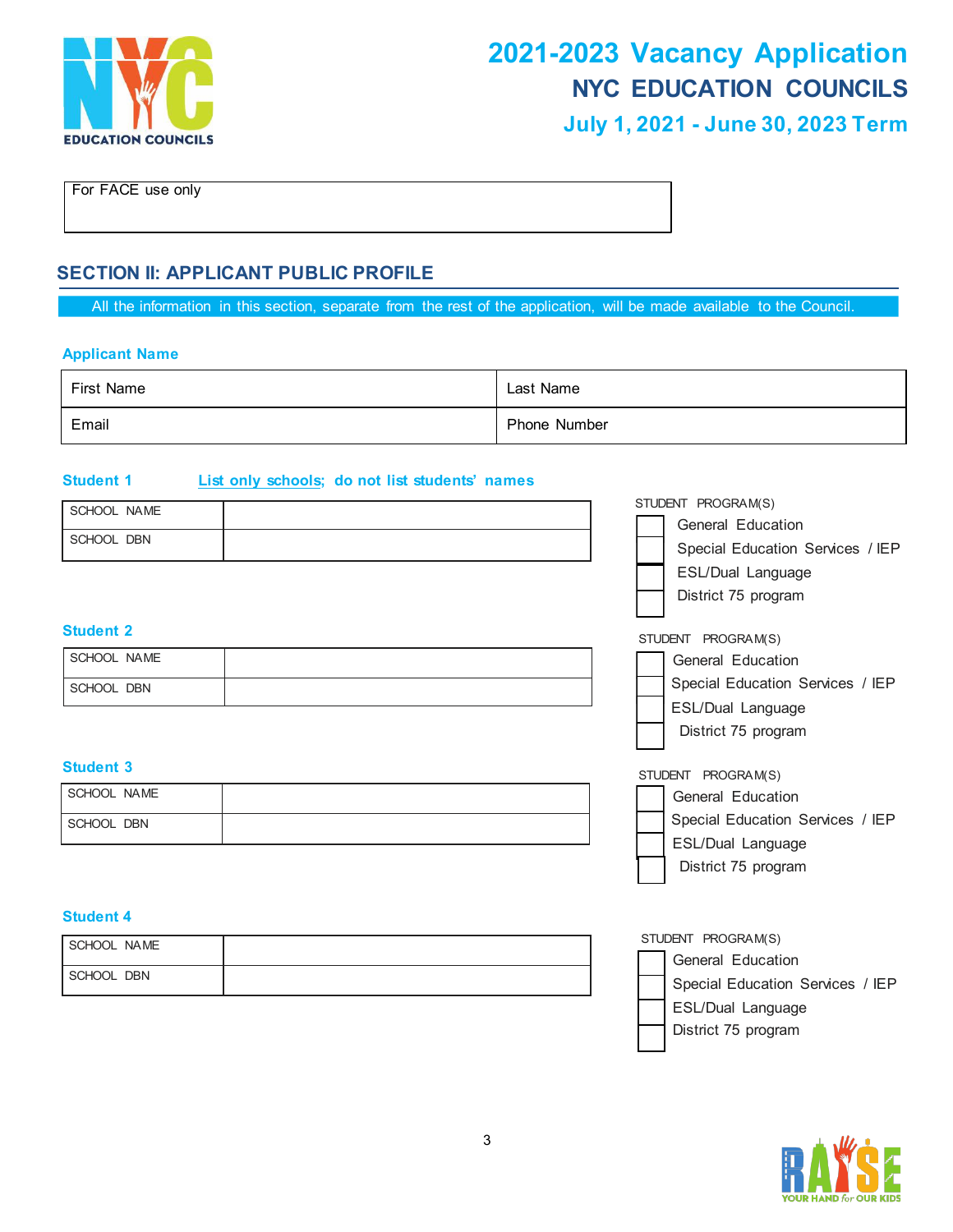

# **SECTION II: APPLICANT PUBLIC PROFILE**

#### **Candidate Statement**

Describe school related, community, or civic activities in which you participated that you believe will make you a strong candidate.

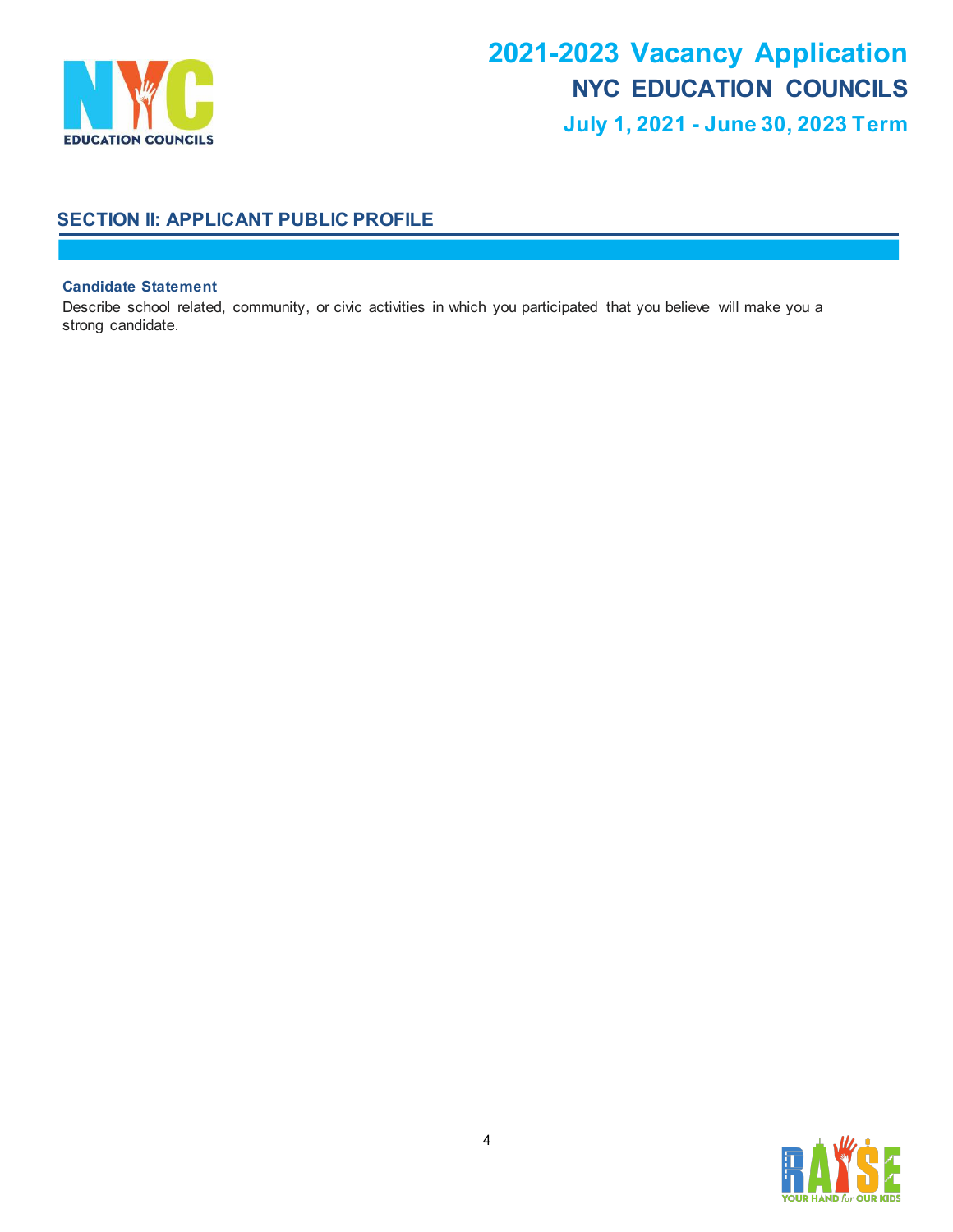

## **SECTION III**

List the name of every employer (including self-owned businesses):

- From which you received more than \$1,000 for services performed or for goods sold produced in the 12 months preceding the date you are completing this form, and/or
- Of which you were a paid member, officer, director, or trustee

#### Clearly indicate "N/A" if the section is not applicable.

|--|

| EMPLOYER NAME<br>(Dates of employment) | Job title or brief job description.<br>Do you have any interaction with DOE?<br>If yes, describe and indicate w hether<br>you w ork in the Community School<br>District w here you are applying. | Does employer do business<br>w ith DoE, including Community<br>School Districts? answer: YES.<br>No, or UNKNOWN | If applicable, provide a<br>description of employer's<br>business dealings with the DOE,<br>including Community School<br><b>Districts</b> |
|----------------------------------------|--------------------------------------------------------------------------------------------------------------------------------------------------------------------------------------------------|-----------------------------------------------------------------------------------------------------------------|--------------------------------------------------------------------------------------------------------------------------------------------|
| Example: Staples                       | Example: Store Manager                                                                                                                                                                           | Example: Yes                                                                                                    | Example: Sells supplies to DOE,<br>but not district X                                                                                      |
|                                        |                                                                                                                                                                                                  |                                                                                                                 |                                                                                                                                            |
|                                        |                                                                                                                                                                                                  |                                                                                                                 |                                                                                                                                            |

# **APPLICANT'S VOLUNTEER POSITIONS**

List every organization in which you hold any volunteer (uncompensated) office or position, such as an officer, director or trustee. Do NOT list organizations in which you are only a member.

**Clearly indicate "N/A" if the section is not applicable. N/A**



| NAME OF ORGANIZATION   | TYPE OF ORGANIZATION         | Title or brief description of your<br>volunteer activity. Do you have<br>any interaction with DOE? If yes,<br>describe and indicate whether<br>you volunteer in the Community<br>School District where you are<br>applying | Does the organization do<br>business w ith DOE, including<br>Community School Districts?<br>answ er: YES, No, or UNKNOWN |
|------------------------|------------------------------|----------------------------------------------------------------------------------------------------------------------------------------------------------------------------------------------------------------------------|--------------------------------------------------------------------------------------------------------------------------|
| Example: Tree Top Inc. | Example: Cooperative Nursery | Example: President                                                                                                                                                                                                         | Example: NO                                                                                                              |
|                        |                              |                                                                                                                                                                                                                            |                                                                                                                          |
|                        |                              |                                                                                                                                                                                                                            |                                                                                                                          |
|                        |                              |                                                                                                                                                                                                                            |                                                                                                                          |

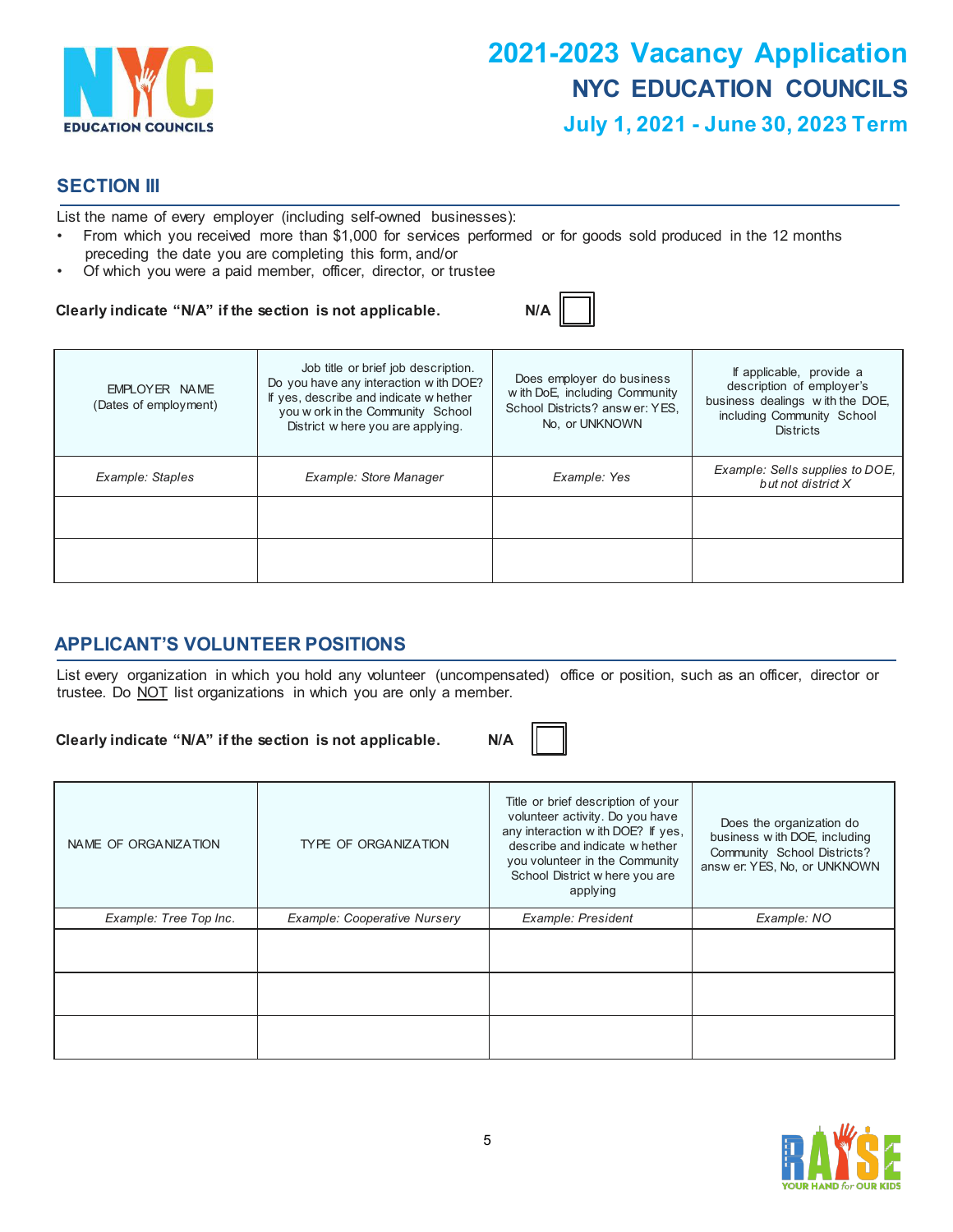

# **APPLICANT'S INVESTMENTS**

All the information in this section, separate from the rest of the application, will be made available to the Council.

List any entity in which you have an ownership interest of at least 5% or \$10,000 (whichever is less) as of the date you are completing this form. Do NOT list any publicly traded company, unless you hold a position with the company (example: officer, director, employee).

 $\equiv$ 

| Clearly indicate "N/A" if the section is not applicable. |                                                            | N/A                |                                                                                                                          |
|----------------------------------------------------------|------------------------------------------------------------|--------------------|--------------------------------------------------------------------------------------------------------------------------|
| NAME OF ENTITY                                           | <b>OWNERSHIP</b><br>PERCENTAGE/<br><b>INVESTMET AMOUNT</b> | POSITION HELD      | Does entity do business with the<br>DOE, including Community School<br>Districts? answ er: YES, NO, or<br><b>UNKNOWN</b> |
| Example: Jones Supply Company                            | Example: 52%                                               | Example: President | Example: NO                                                                                                              |
|                                                          |                                                            |                    |                                                                                                                          |
|                                                          |                                                            |                    |                                                                                                                          |
|                                                          |                                                            |                    |                                                                                                                          |

# **INVESTMENRS OF APPLICANT'S SPOUSE OR REGISTERED DOMESTIC PARTNER AND UNEMANCIPATED CHILDREN**

List any entity in which your spouse or registered domestic partner and unemancipated children have an ownership interest of at least 5% or \$10,000 (whichever is less) as of the date you are completing this form. Do NOT list any publicly traded company, unless they hold a position with the company (example: officer, director, or employee).

#### **Clearly indicate "N/A" if the section is not applicable. N/A**

| SPOUSE, REGISTERED<br>DOMESTIC PARTNER, OR<br>CHILD'S NAME AND<br><b>RELATION</b> | NAME OF ENTITY                | <b>OWNERSHIP</b><br>PERCENTAGE/<br><b>INVESTMET</b><br><b>AMOUNT</b> | <b>POSISTION</b><br><b>HELD</b> | Does entity do<br>business with the<br>DOE, including<br>community school<br>districts? Answer:<br>yes, no, or unknow n |
|-----------------------------------------------------------------------------------|-------------------------------|----------------------------------------------------------------------|---------------------------------|-------------------------------------------------------------------------------------------------------------------------|
| Example: James Smith/Husband                                                      | Example: Jones Supply Company | Example: 52%                                                         | Example: President              | Example: NO                                                                                                             |
|                                                                                   |                               |                                                                      |                                 |                                                                                                                         |
|                                                                                   |                               |                                                                      |                                 |                                                                                                                         |
|                                                                                   |                               |                                                                      |                                 |                                                                                                                         |

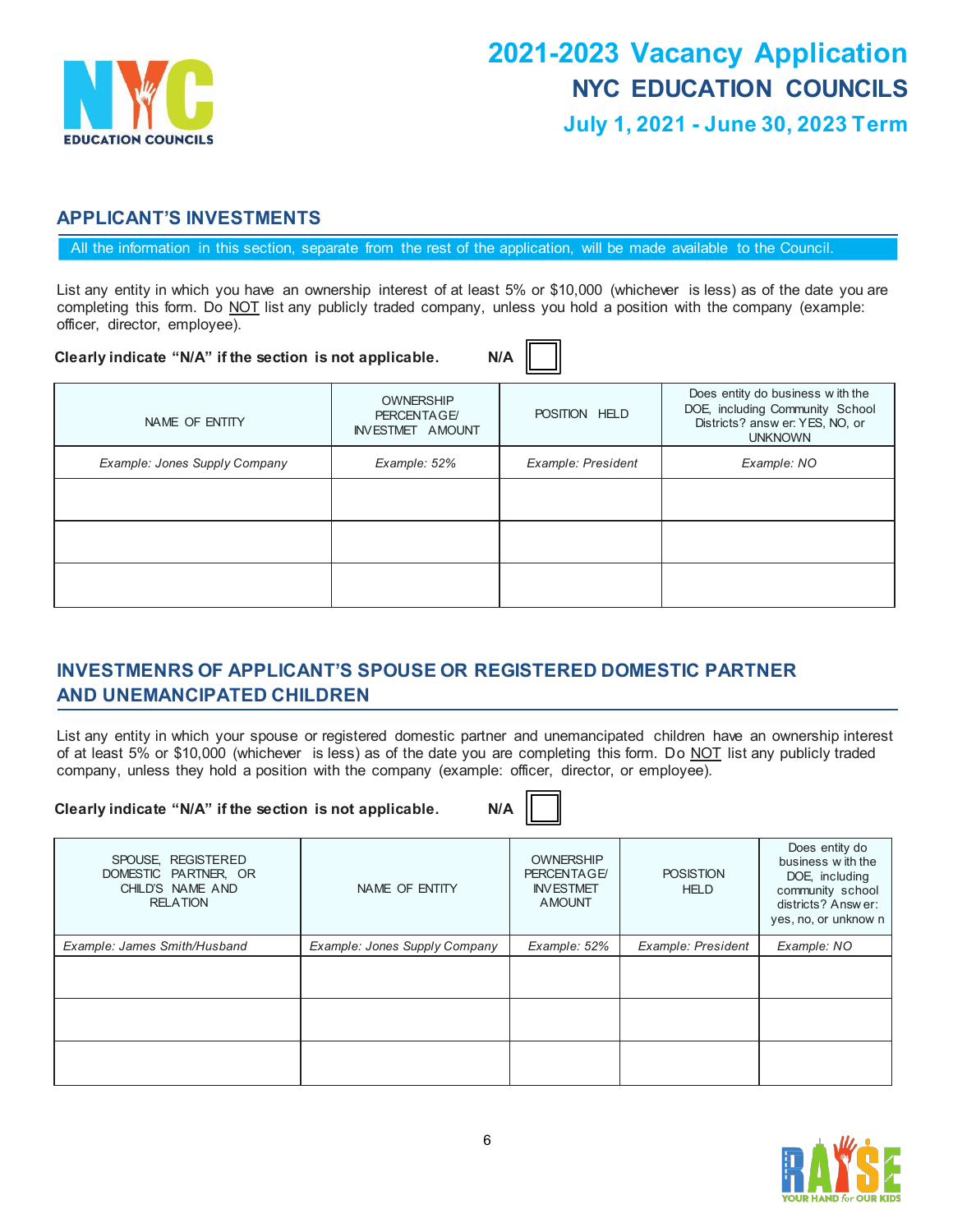# **CERTIFICATION**

..., certify that all information provided is true and accurate to

(PRINT NAME ABOVE) the best of my knowledge.

From Section 175.30 of the New York State Penal Law:

"A person is guilty of offering a false instrument for filing in the second degree when, knowing that a written instrument contains a false statement or false information, he offers or presents it to a public office or public servant with the knowl edge or belief that it will be filed with, registered or recorded in or otherwise become a part of the records of such public office or public servant."

I understand that providing false information in connection with my application may subject me to criminal penalties and/or disqualification or removal from a NYC Education Council.

By signing this page I am verifying that I have read and understand the eligibility requirements for serving on a Community or Citywide Education Council and my responsibilities as a member should I be elected.

I UNDERSTAND THAT IF I AM ELECTED, I AM REQUIRED TO

- Work without compensation (this is a volunteer position).
- Attend the council's monthly meetings and other meetings or hearings that are relevant to the work of the Council; and participate in committees.
- Be driven by the needs of all students not just those of my own child.
- Be sensitive to the needs of families with diverse cultures and languages.
- Collaborate with all members of my Council as well as DOE staff.
- Participate in training programs at least once a year.
- Commit to work diligently to improve our public school system.

I can be reached at the following telephone number should there be any questions related to my application : (TELEPHONE

NUMBER)

E-SIGNATURE (PRINT APPLICANT NAME) DATE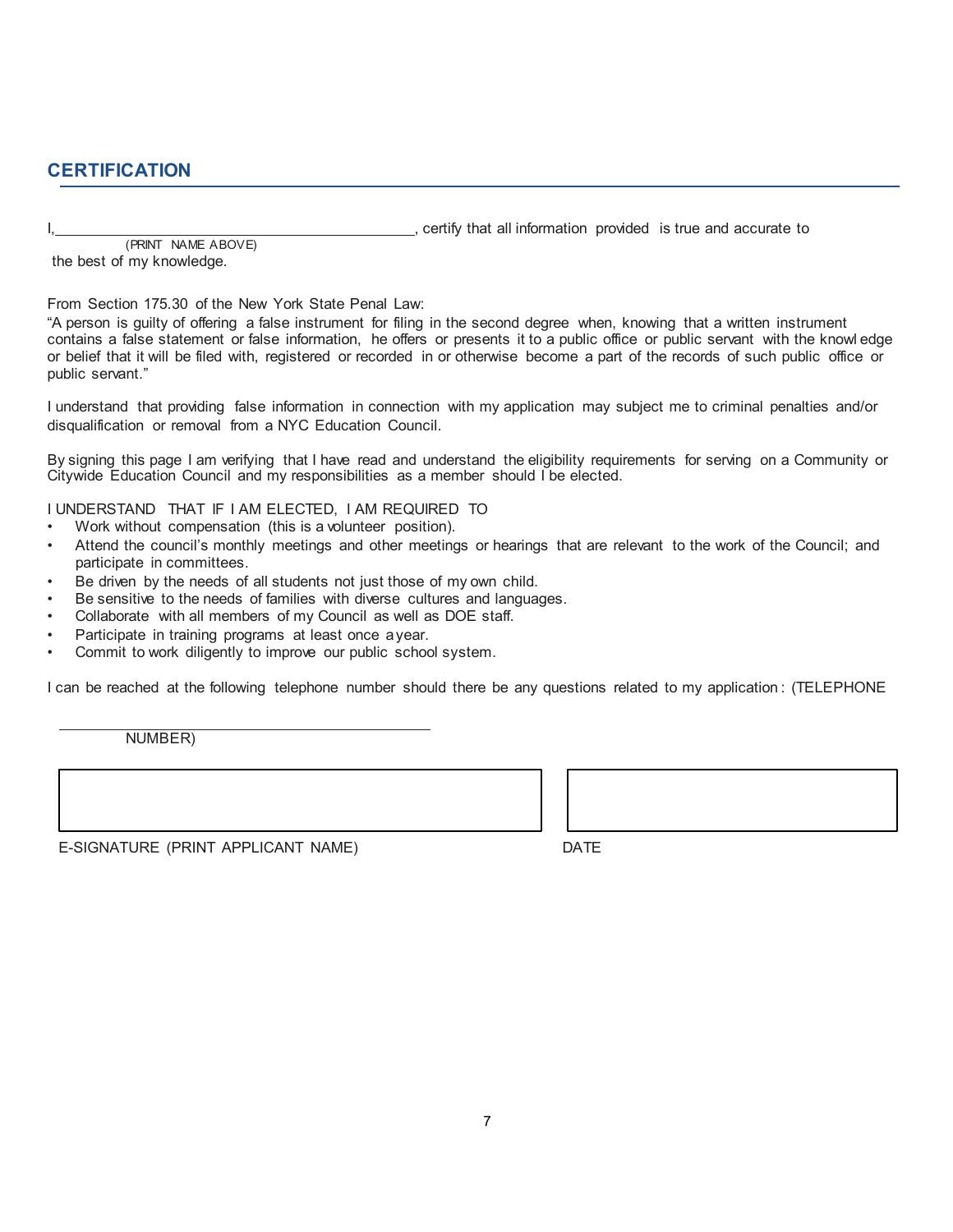## **SUBMISSION INSTRUCTIONS**

This application requests information that should be kept confidential (e.g. names of children, your home address). Please e-mail the completed application to the Office of Family and Community Empowerment (FACE) at CCECInfo@schools.nyc.gov or mail it to 52 Chambers Street, room 405, New York, NY 10007. Please do not send it to the Education Council.

## **INSTRUCTIONS**

DO NOT leave any section blank. If any portion of this application does not apply to you, please indicate "N/A" (not applicable) in that space.

## **Finding the DBN for your child's school:**

Each school has a unique DBN (District, Borough and School Number). To find the DBN, go to https://www.schools.nyc.gov/find-a-school and type the school's name into the search box. Once you have located the correct school, input the district number, the borough and the school number. Please use: M  $=$ Manhattan;  $X =$  Bronx;  $K =$  Brooklyn;  $Q =$  Queens; R = Staten Island.

## **Summary of eligibility requirements:**

Chancellor's Regulations D-140, D-150, D-160, and D-170 document the eligibility requirements for Community and Citywide Education Council members. The complete regulations can be found online at: https://www.schools.nyc.gov/school-life/policies-for-all/chancellors-regulations. Eligibility is determined at the time of application.

#### **Who is eligible to apply:**

 For Citywide Council on High Schools (CCHS) - Parents of current high school students. For Citywide Council on English Language Learners (CCELL)- Parents of students in a bilingual or ESL program ("ELL students") currently or within the past two years.

 For Citywide Council on Special Education (CCSE) - Parents of students with an IEP currently receiving special education services provided by and/or paid for by the Department of Education (DOE). For Citywide Council for District 75 (CCD75) - Parents of students currently enrolled in a citywide (D75) program or school.

For Community Education Councils (CECs) - Parents of students in grades Kindergarten through  $8<sup>th</sup>$ , or in a Pre-K program, who currently attend a non-charter public school or Pre-K program in the district where the applicants wish to serve on the CEC. Once elected, parents of students in grades Kindergarten through 8 at the time of application are allowed to serve out the two-year term regardless of where the student attends school. Parents of students in a Pre-K program at the time of application are ineligible to serve if their child no longer attends a school or pre-K program in the district in which the parent serves on the CEC.

*Consistent with the Chancellor's Regulations, a parent is defined as a parent, legal guardian, or person in parental relation to a child. A person in parental relation to a child is a person who is directly responsible for the care and custody of a child on a regular basis in lieu of a parent or legal guardian.*

#### **Who is not eligible to serve:**

 Persons holding elective public office or elective or appointed party positions (except delegate or alternate delegate to a national, state, judicial or other party convention, or member of a county committee). Current Department of Education (DOE) employees.